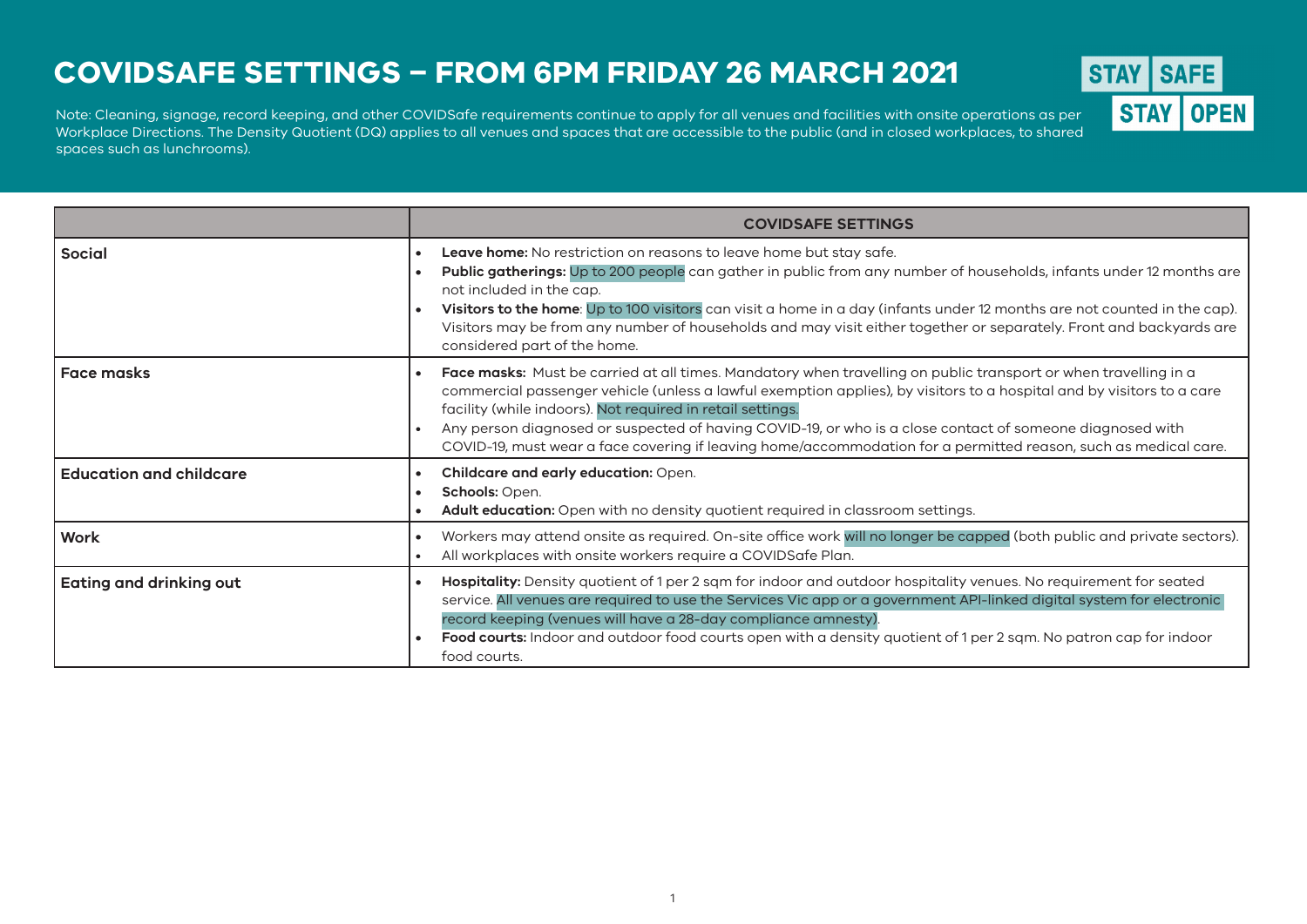|                                                                   | <b>COVIDSAFE SETTINGS</b>                                                                                                                                                                                                                                                                                                                                                                                                                                                                                                                                                                                                                                                                                                                                                                                                                                                                                                                                                                                                                                                                                                                                                                                                                                                                                                                                                                                                                                                                                                                                                                                             |  |  |
|-------------------------------------------------------------------|-----------------------------------------------------------------------------------------------------------------------------------------------------------------------------------------------------------------------------------------------------------------------------------------------------------------------------------------------------------------------------------------------------------------------------------------------------------------------------------------------------------------------------------------------------------------------------------------------------------------------------------------------------------------------------------------------------------------------------------------------------------------------------------------------------------------------------------------------------------------------------------------------------------------------------------------------------------------------------------------------------------------------------------------------------------------------------------------------------------------------------------------------------------------------------------------------------------------------------------------------------------------------------------------------------------------------------------------------------------------------------------------------------------------------------------------------------------------------------------------------------------------------------------------------------------------------------------------------------------------------|--|--|
| <b>Exercise and recreation</b>                                    | Indoor physical recreation and community sport: A density quotient of 1 per 2sqm applies to each space. No caps on<br>gym and exercise classes (other than limits imposed by dentisty quotients) COVID Marshals required when gyms are<br>staffed. At times when gyms are unstaffed, a density quotient of 1 per 4sqm applies. Signage must state the number<br>of people permitted inside, disinfectant and other cleaning products must be supplied for use by patrons, and<br>electronic record keeping through the Services Vic application or a government API-linked digital system is required<br>(venues will have a 28-day compliance amnesty). Venues with capacity of greater than 500 patrons must publish a<br>COVIDSafe Plan online.<br>Outdoor physical recreation and community sport: No cap on outdoor fitness classes other than density quotient<br>of 1 per 2sqm. Electronic record keeping through the Services Vic app or a government API-linked digital system is<br>required (venues will have a 28-day compliance amnesty). Venues with capacity of greater than 500 patrons must<br>publish a COVIDSafe Plan online.<br>Pools, spas, saunas, steam rooms and springs: Indoor venues open with a density quotient of 1 per 2sqm when using<br>electronic recording keeping (if not using electronic record keeping, density quotient of 1 per 4sqm applies). Outdoor<br>pools open with a density quotient of 1 per 2 sqm. Electronic record keeping through the Services Vic app or a<br>government API-linked digital system is required (venues will have a 28-day compliance amnesty). |  |  |
| <b>Ceremonies and special occasions</b>                           | Weddings: No maximum attendee caps indoors or outdoors. Record keeping requirements as per the venue where the<br>wedding is held. For weddings held at a private residence, the private gathering limit of 100 people applies.<br>Funerals: No maximum attendee caps indoors or outdoors. Record keeping requirements as per the venue where the<br>funeral is held. For funerals held at a private residence, the private gathering limit of 100 people applies.<br>Ceremonies and religious gatherings: Density quotient of 1 per 2sqm applies. Venues must use electronic record<br>keeping through the Services Vic app or a government API-linked digital system (venues will have a 28-day<br>compliance amnesty). Indoor and outdoor ceremonies can occur at the same time. Indoor and outdoor ceremonies<br>can occur at the same time.                                                                                                                                                                                                                                                                                                                                                                                                                                                                                                                                                                                                                                                                                                                                                                      |  |  |
| <b>Community venues, including libraries and</b><br>toy libraries | Community venues and facilities including libraries and toy libraries: No patron caps with a density quotient of 1 per<br>2sqm. Must use electronic record keeping through the Services Vic app or a government API-linked digital system<br>(venues will have a 28-day compliance amnesty).<br>Creative arts facilities: No patron caps with a density quotient of 1 per 2sqm. All venues must use electronic<br>record keeping through the Services Vic app or a government API-linked digital system (venues will have a 28-day<br>compliance amnesty.                                                                                                                                                                                                                                                                                                                                                                                                                                                                                                                                                                                                                                                                                                                                                                                                                                                                                                                                                                                                                                                             |  |  |
| <b>Real estate</b>                                                | Real estate: Inspections and auctions operating with a density quotient of 1 per 2sqm. Mandatory use of electronic<br>record keeping through the Services Vic app or a government API-linked digital system (venues will have a 28-day<br>compliance amnesty).                                                                                                                                                                                                                                                                                                                                                                                                                                                                                                                                                                                                                                                                                                                                                                                                                                                                                                                                                                                                                                                                                                                                                                                                                                                                                                                                                        |  |  |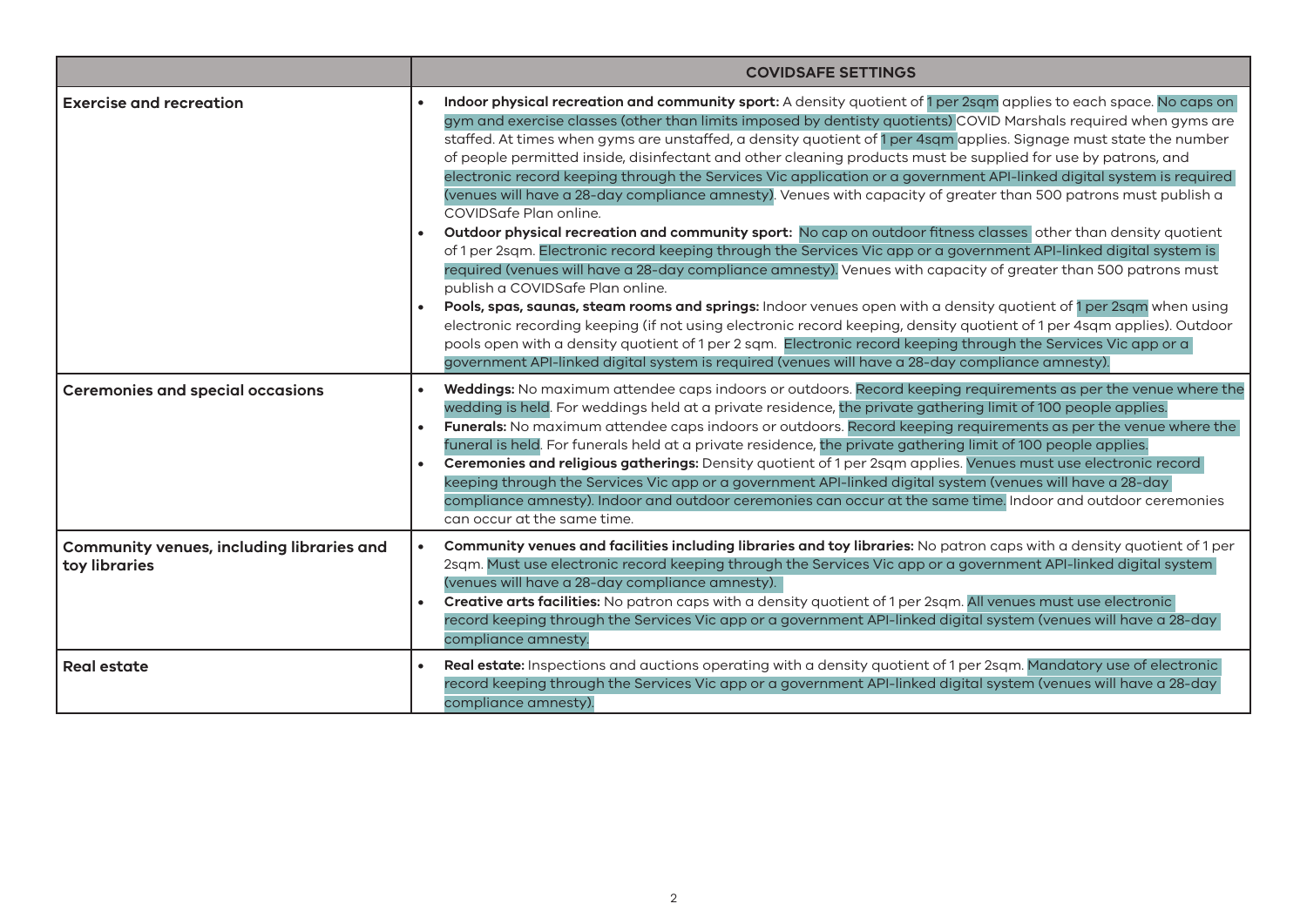|                                          | <b>COVIDSAFE SETTINGS</b>                                                                                                                                                                                                                                                                                                                                                                                                                                                                                                                                                                                                 |
|------------------------------------------|---------------------------------------------------------------------------------------------------------------------------------------------------------------------------------------------------------------------------------------------------------------------------------------------------------------------------------------------------------------------------------------------------------------------------------------------------------------------------------------------------------------------------------------------------------------------------------------------------------------------------|
| <b>Entertainment facilities</b>          | Seated entertainment venues (indoors and outdoors): Up to 75 per cent total capacity with maximum patron cap of<br>1000 people per space. Density quotient of 1 per 2sqm (including foyers, bars, bathrooms etc) and outdoor spaces.<br>All venues must use electronic record keeping through the Services Vic app or a government API-linked digital<br>system (venues will have a 28-day compliance amnesty). Arrangements for capacity over 1000 are determined on an<br>individual basis under the Public Events Framework. Venues with capacity of greater than 500 patrons must publish<br>a COVIDSafe Plan online. |
|                                          | Indoor non-seated venues (such as galleries): Up to 75 per cent total capacity with maximum patron cap of 1000<br>people per space. Density quotient of 1 per 2sqm. All venues must use electronic record keeping through the<br>Services Vic app or a government API-linked digital system (venues will have a 28-day compliance amnesty) Venues<br>with capacity of greater than 500 patrons must publish a COVIDSafe Plan online. Arrangements for large events<br>determined on an individual basis under the Public Events Framework                                                                                 |
|                                          | Outdoor non-seated entertainment venues (such as Zoos, live museums): No patron limits. Density quotient of 1 per<br>2sqm. All venues must use electronic record keeping through the Services Vic app or a government API-linked digital<br>system (venues will have a 28-day compliance amnesty) Venues with capacity of greater than 500 patrons must<br>publish a COVIDSafe Plan online.                                                                                                                                                                                                                               |
|                                          | Arcades, escape rooms, bingo centres: No maximum patron caps and a density quotient of 1 per 2sqm. All venues<br>must use electronic record keeping through the Services Vic app or a government API-linked digital system (venues<br>will have a 28-day compliance amnesty)<br>Drive in cinemas: In areas outside of vehicles density quotient of 1 per 2sqm applies. All venues must use electronic                                                                                                                                                                                                                     |
|                                          | record keeping through the Services Vic app or a government API-linked digital system (venues will have a 28-day<br>compliance amnesty). Venues with capacity of greater than 500 patrons must publish a COVIDSafe Plan online.<br>Amusement parks: Open, up to 75 per cent of venue capacity. Density quotient of 1 per 2 sqm applies indoors and<br>outdoors. All venues must use electronic record keeping through the Services Vic app or a government API-linked<br>digital system (venues will have a 28-day compliance amnesty). Venues with capacity of greater than 500 patrons                                  |
|                                          | must publish a COVIDSafe Plan online.<br>Gaming: Open, with a density quotient of 1 per 2 sqm and no seated service requirement. Electronic record keeping<br>through the Services Vic app or a government API-linked digital system is required (venues will have a 28-day<br>compliance amnesty                                                                                                                                                                                                                                                                                                                         |
|                                          | Adult entertainment: Density quotient of 1 per 2 sqm. No seated service requirement and no patron cap. Electronic<br>record keeping through the Services Vic app or a government API-linked digital system is required (venues will have a<br>28-day compliance amnesty.                                                                                                                                                                                                                                                                                                                                                  |
|                                          | Nightclubs: Standing service permitted. Density quotient of 1 per 2 sqm with no maximum patron limit. Electronic<br>record keeping through the Services Vic app or a government API-linked digital system is required (venues will have a<br>28-day compliance amnesty.                                                                                                                                                                                                                                                                                                                                                   |
| Shopping, hairdressing and personal care | Retail: (e.g. supermarkets, other retail) Density quotient of 1 per 2sqm, with record keeping (electronic reccomended)<br>where practicable.<br>Hairdressing, beauty and personal care services: Density quotient of 1 per 2sqm applies. All venues must use<br>electronic record keeping through the Services Vic app or a government API-linked digital system (venues will have a<br>28-day compliance amnesty)                                                                                                                                                                                                        |